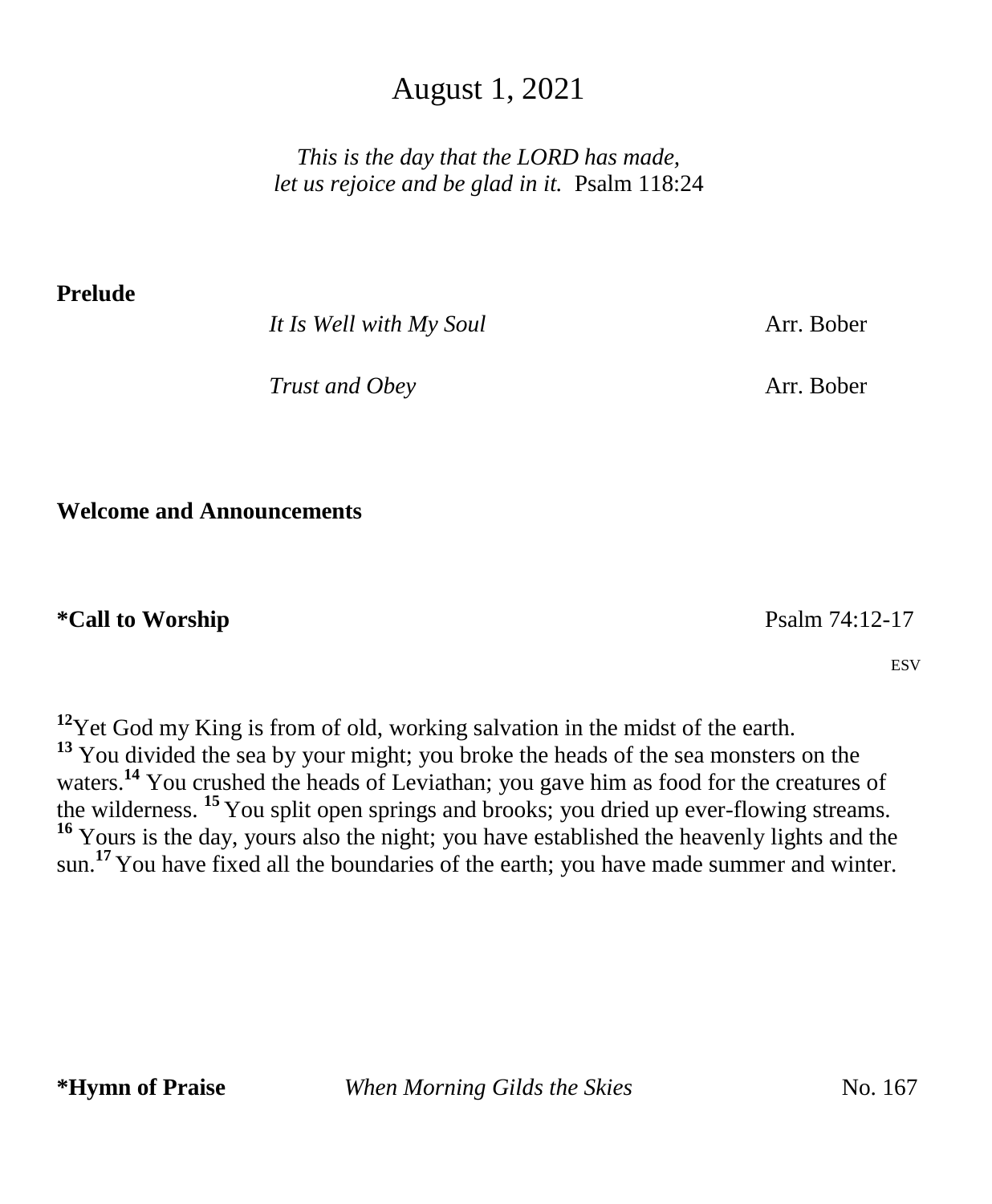When morning gilds the skies, my heart awaking cries: May Jesus Christ be praised. Alike at work and prayer to Jesus I repair: May Jesus Christ be praised.

When sleep her balm denies, my silent spirit sighs: May Jesus Christ be praised. When evil thoughts molest, with this I shield my breast: May Jesus Christ be praised.

Does sadness fill my mind? A solace here I find: May Jesus Christ be praised. Or fades my earthly bliss? My comfort still is this: May Jesus Christ be praised.

In heav'n's eternal bliss the loveliest strain is this: May Jesus Christ be praised. The pow'rs of darkness fear, when this sweet chant they hear: May Jesus Christ be praised.

Let earth's wide circle round in joyful notes resounds: May Jesus Christ be praised. Let air and sea and sky, from depth to height, reply: May Jesus Christ be praised.

Be this, while life is mine, my canticle divine: May Jesus Christ be praised. Be this th'eternal song, through all the ages on: May Jesus Christ be praised.

Hymns from *Trinity Hymnal* used by permission of Great Commission Publications.

### **\*Prayer of Invocation**

**Scripture Reading Gen. 42:18-38** 

**Prayer of Confession**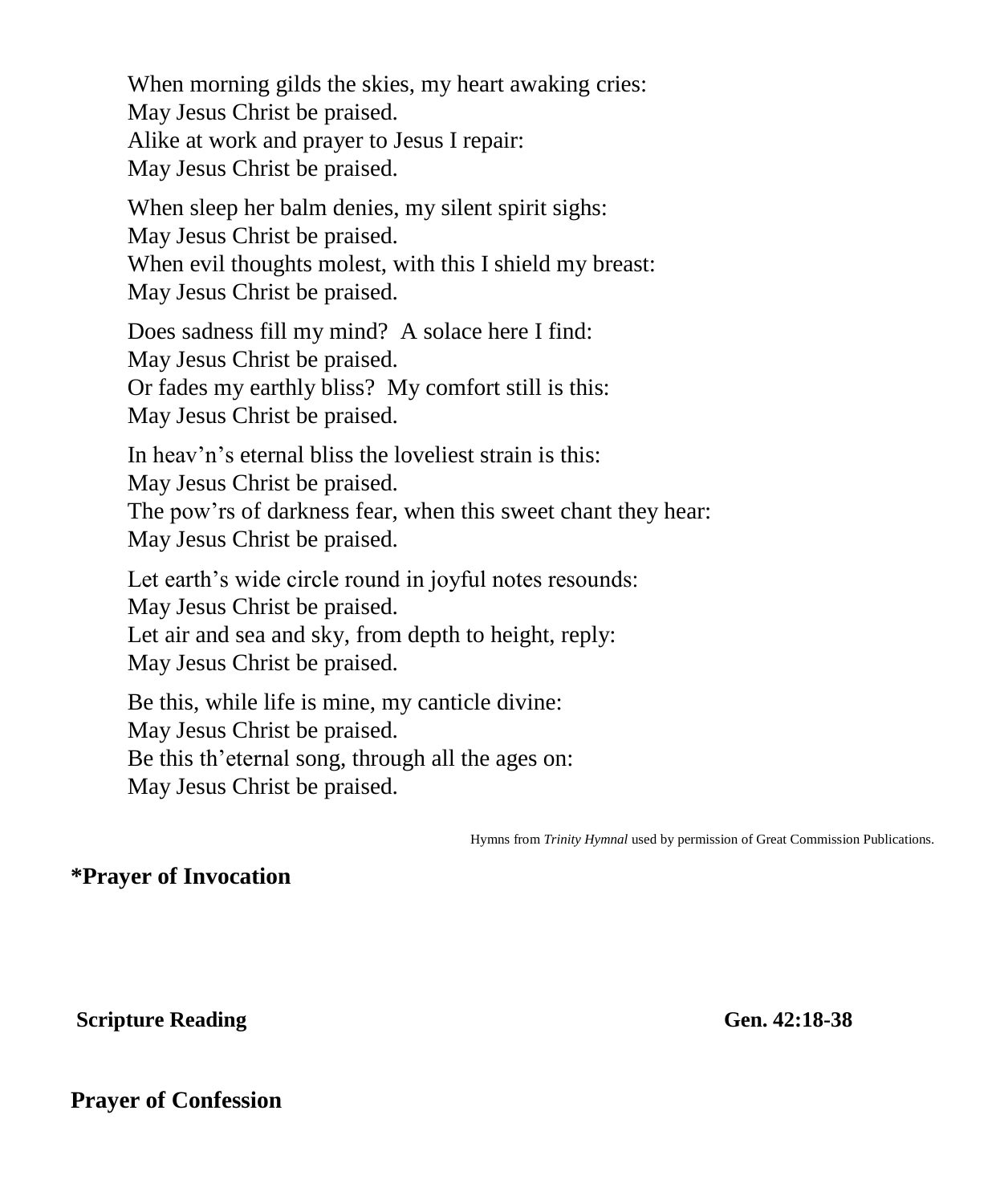Heavenly Father, we have no one else to turn to but you. We confess that our ways are far from blameless and that our steps have wandered from your law. Forgive us, for we have brought shame this week to ourselves and to the witness we have proclaimed. Forgive us, O Lord, for the sin that we commit each day and for the sin we cling tightly to in our hearts. Help us to know the forgiveness that we have, only in your son Jesus, and may we know the freedom of a life lived for you. Remove from us the scorn and contempt that we sometimes feel for you and for others, and may we meditate on your decrees this week. That your promises to us are always 'yes' and 'amen' in Jesus Christ; comfort us now through these glorious promises. We pray them now, in Jesus' name, Amen.

### Assurance of Pardoning Grace **Particle 120 and Psalm 74:18-21**

<sup>18</sup> Remember this, O Lord, how the enemy scoffs, and a foolish people reviles your name. **<sup>19</sup>** Do not deliver the soul of your dove to the wild beasts; do not forget the life of your poor forever.**<sup>20</sup>** Have regard for the covenant, for the dark places of the land are full of the habitations of violence. **<sup>21</sup>** Let not the downtrodden turn back in shame; let the poor and needy praise your name.

## \***Hymn of Thanksgiving** *I Am So Glad That Our Father in Heaven* No. 191

I am so glad that our Father in heav'n tells of His love in the book He has giv'n: wonderful things in the Bible I see: this is the dearest, that Jesus loves me. I am so glad that Jesus loves me, Jesus loves me, Jesus loves me: I am so glad that Jesus loves me. Jesus loves even me.

Though I forget Him and wander away, still He does love me wherever I stray; back to His dear loving arms do I flee, when I remember that Jesus loves me. I am so glad that Jesus loves me, Jesus loves me, Jesus loves me: I am so glad that Jesus loves me. Jesus loves even me.

Oh, if there's only one song I can sing, When in His beauty I see the great King, This shall my song in eternity be: "Oh, what a wonder that Jesus loves me." I am so glad that Jesus loves me, Jesus loves me, Jesus loves me: I am so glad that Jesus loves me. Jesus loves even me.

ESV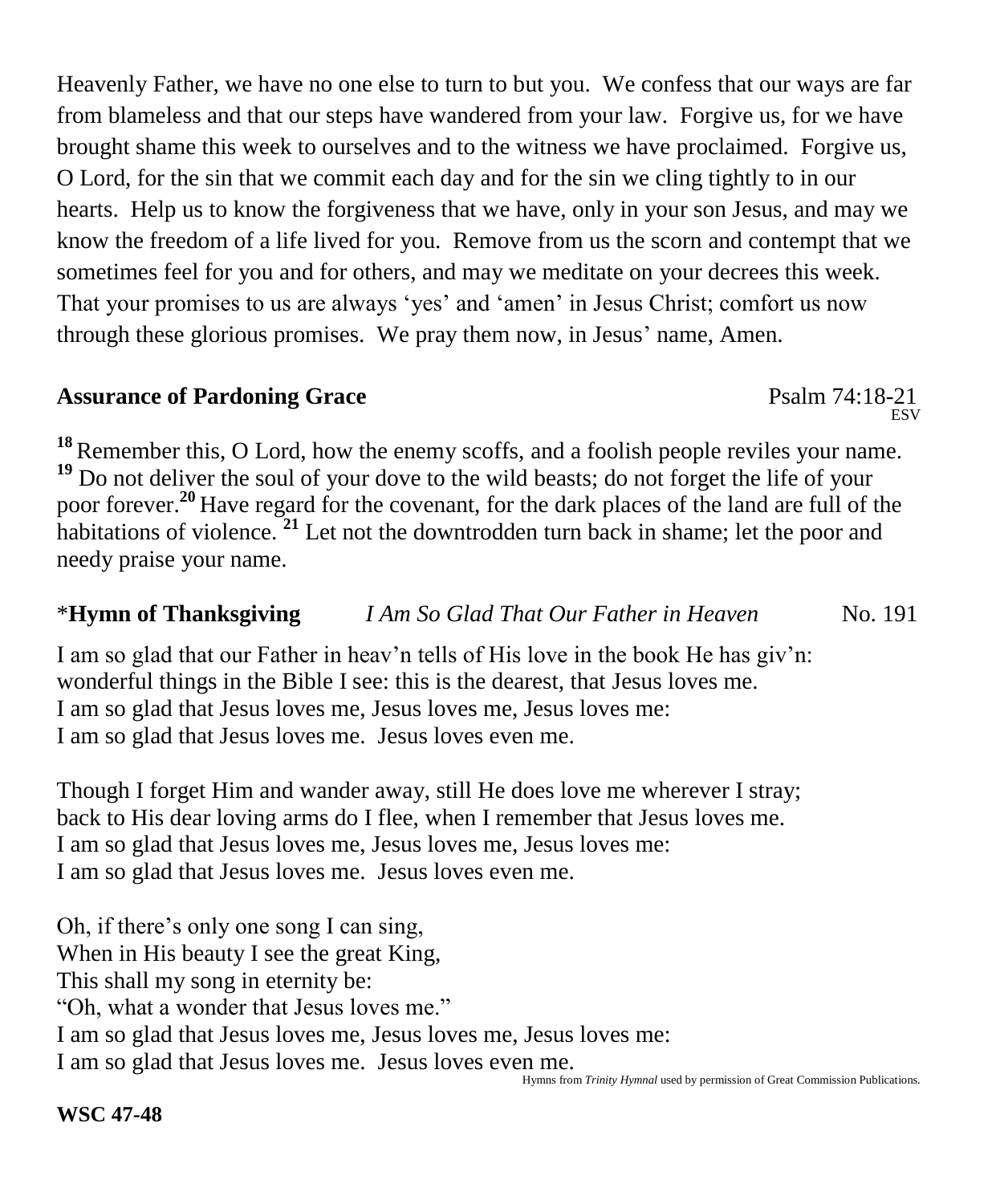## **Q. 47. What is forbidden in the first commandment?**

A. The first commandment forbiddeth the denying, or not worshiping and glorifying the true God as God, and our God; and the giving of that worship and glory to any other, which is due to him alone.

## **Q. 48. What are we specially taught by these words before me in the first commandment?**

A. These words before me in the first commandment teach us that God, who seeth all things, taketh notice of, and is much displeased with, the sin of having any other god.

### **Prayer of Intercession**

## **Offering** Arr. Vandall *I Surrender All Arr. Vandall* \***Doxology** No. 731 Praise God, from Whom all blessings flow; Praise Him, all creatures here below; Praise Him above, ye heav'nly host; Praise Father, Son, and Holy Ghost. Amen. Hymns from *Trinity Hymnal* used by permission of Great Commission Publications.

**\*Hymn of Preparation** *Come, Christians Join to Sing* No. 302

Come, Christians, join to sing Alleluia! Amen! Loud praise to Christ our King; Alleluia! Amen! Let all, with heart and voice, before his throne rejoice; Praise is his gracious choice. Alleluia! Amen!

Come, lift your hearts on high, Alleluia! Amen! Let praises fill the sky; Alleluia! Amen! He is our Guide and Friend; to us he'll condescend; His love shall never end. Alleluia! Amen!

Praise yet our Christ again, Alleluia! Amen! Life shall not end the strain; Alleluia! Amen! On heaven's blissful shore, his goodness we'll adore, singing forevermore, "Alleluia! Amen!"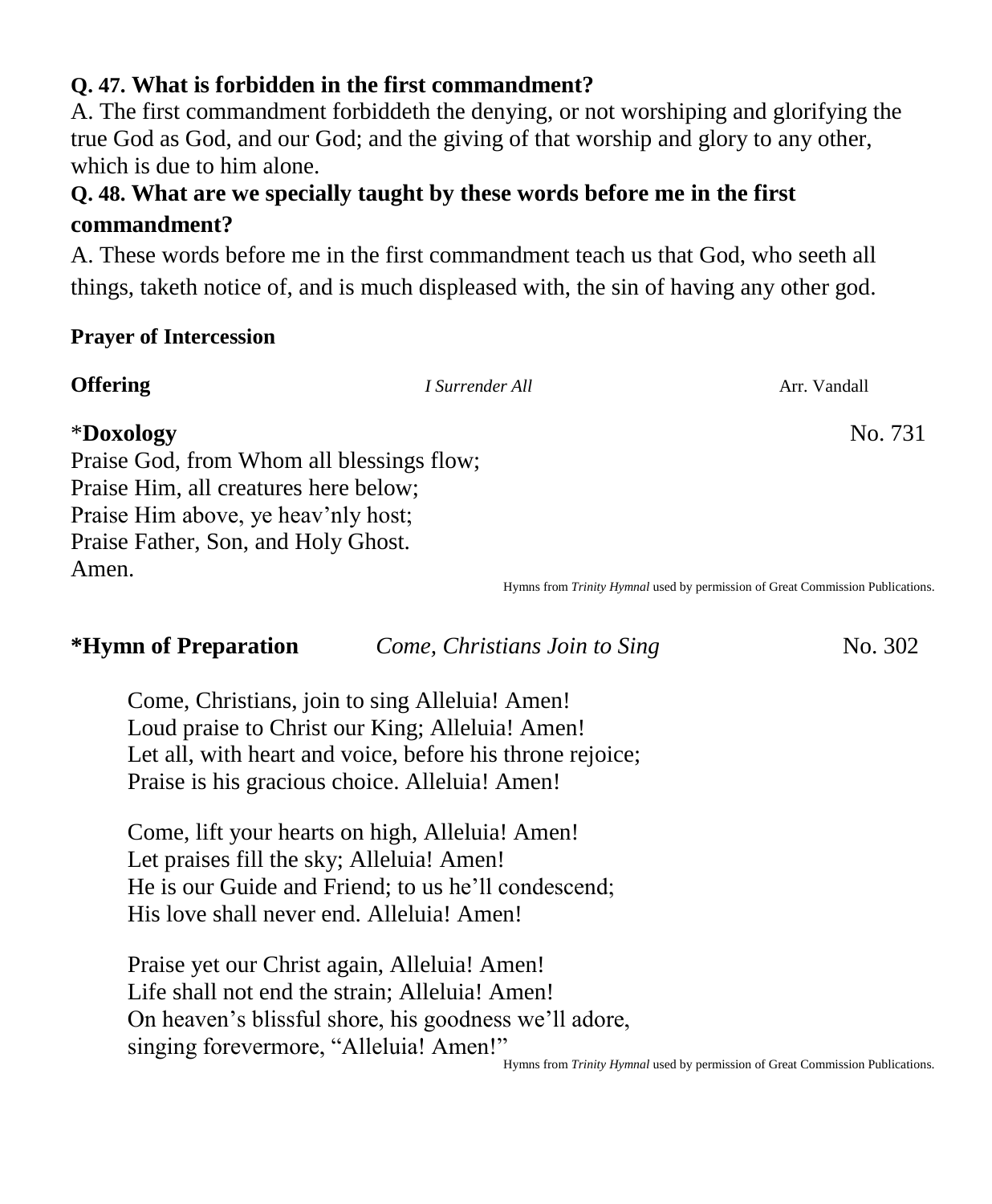1. Why are you going? a. Abraham left \_\_\_\_\_\_\_\_\_\_\_\_\_\_\_\_\_\_\_\_\_\_

b. Abraham expected \_\_\_\_\_\_\_\_\_\_\_\_\_\_\_\_\_\_\_\_\_\_

2. What makes you great? a. Your Christian \_\_\_\_\_\_\_\_\_\_\_\_\_\_\_\_\_\_\_\_\_\_

b. Your Christian \_\_\_\_\_\_\_\_\_\_\_\_\_\_\_\_\_\_\_\_\_\_

- 3. How are you a blessing?
	- a. By being \_\_\_\_\_\_\_\_\_\_\_\_\_\_\_\_\_\_\_\_\_\_

b. Because of \_\_\_\_\_\_\_\_\_\_\_\_\_\_\_\_\_\_\_\_\_\_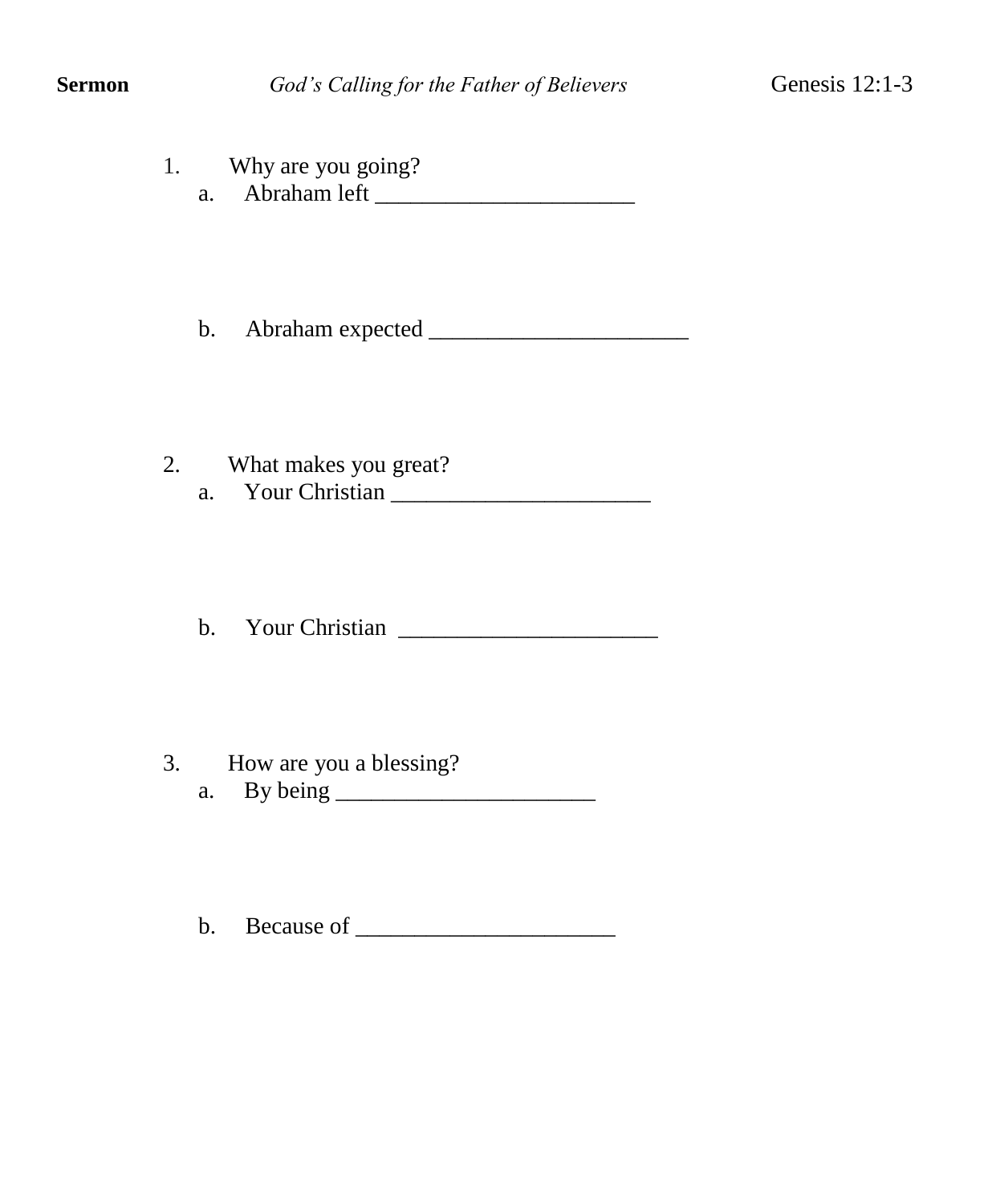God be with you till we meet again, by his counsels guide, uphold you, with his sheep securely fold you: God be with you till we meet again.

Refrain: Till we meet, till we meet, till we meet at Jesus' feet; till we meet, till we meet, God be with you till we meet again.

God be with you till we meet again; 'neath his wings protecting hide you, daily manna still provide you: God be with you till we meet again. [Refrain]

God be with you till we meet again; when life's perils thick confound you, put his loving arms around you: God be with you till we meet again. [Refrain]

God be with you till we meet again, keep love's banner floating o'er you, smite death's threat'ning wave before you: God be with you till we meet again. [Refrain]

Hymns from *Trinity Hymnal* used by permission of Great Commission Publications. 

#### **\*Benediction**

#### **\*Gloria Patri** No. 735

Glory be to the Father, and to the Son, and to the Holy Ghost; as it was in the beginning, is now, and ever shall be, world without end. Amen, amen.

Hymns from *Trinity Hymnal* used by permission of Great Commission Publications.

#### **Postlude** No. 296

**\* Congregation:** Please stand as able.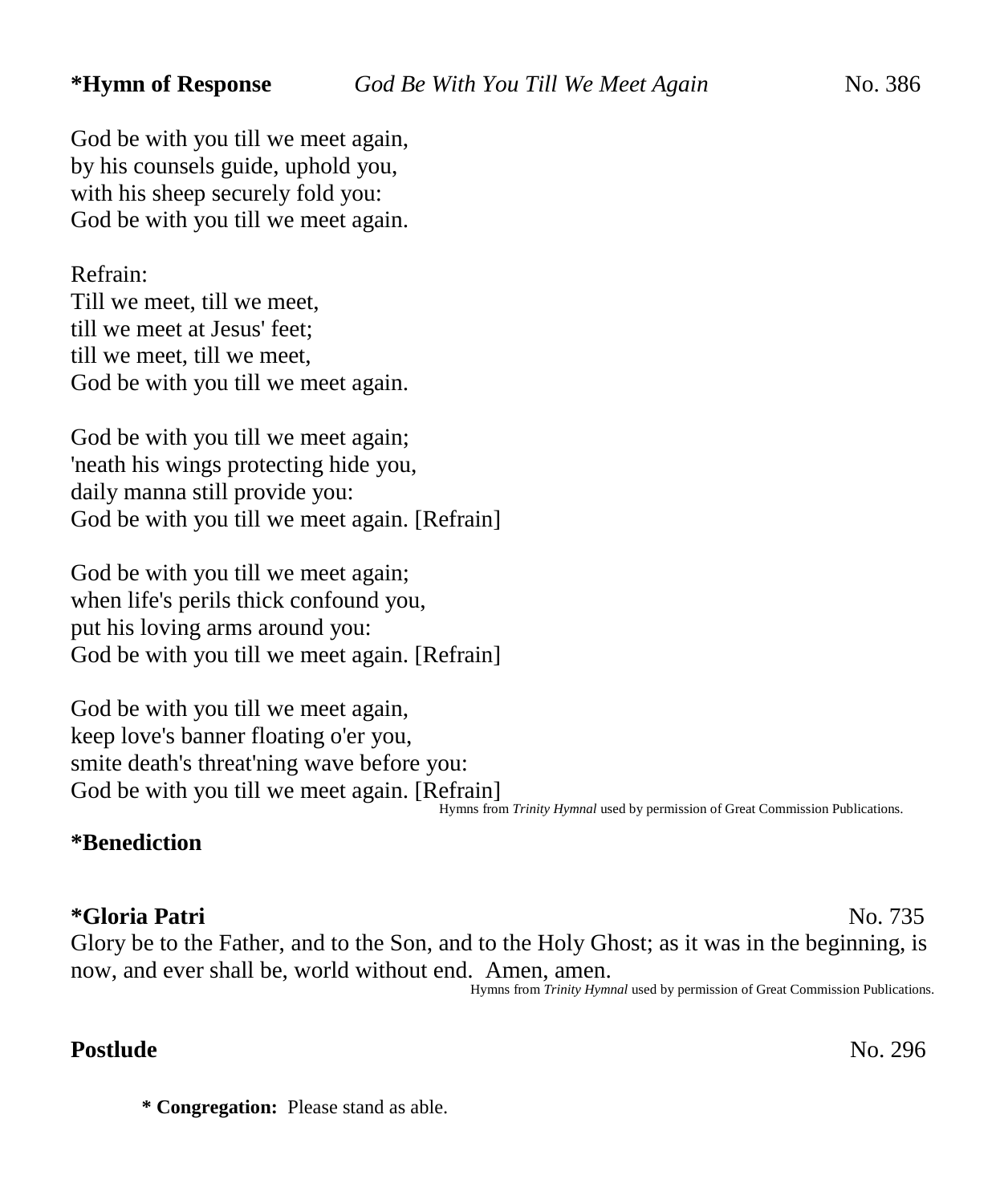**Piano & Organ** Chris Erickson<br> **Intercessory Prayer** Bruce Hrivnak **Intercessory Prayer** 

## **Weekly Calendar**

|                 | <b>DATE</b>     | TIME<br><b>EVENT</b>                                                              |
|-----------------|-----------------|-----------------------------------------------------------------------------------|
| <b>SUN 8/1</b>  | 10:30 AM        | <b>Worship Service- Guest Speaker Ken Anema</b><br>(available YouTube & Facebook) |
| <b>SUN 8/8</b>  | 10:30 AM        | <b>Worship Service-LORD's Supper</b><br>(available YouTube & Facebook)            |
| <b>SUN 8/15</b> | 10:30 AM<br>TBA | <b>Worship Service</b><br><b>Moroccan Missions Dinner &amp; Presentation</b>      |

| <b>Serving the Lord</b>  |           |                     |           |                     |            |  |  |  |
|--------------------------|-----------|---------------------|-----------|---------------------|------------|--|--|--|
|                          | 8/1       | 8/8                 | 8/15      | 8/22                | 8/29       |  |  |  |
|                          |           |                     |           |                     |            |  |  |  |
| <b>AM Nursery</b>        | Kathleen  | Yon                 | Lorrie    | Felicia             | Kathleen   |  |  |  |
| <b>Greeters</b>          | Phyllis   | Cherie Lee          | Dar       | Martha              | Lash Fam   |  |  |  |
| <b>Treats</b>            | N/A       | N/A                 | N/A       | N/A                 | N/A        |  |  |  |
| Serve/Cleanup            | N/A       | N/A                 | N/A       | N/A                 | N/A        |  |  |  |
| Audio                    | J. Martin | <b>B.</b> Armstrong | J. Martin | <b>B.</b> Armstrong | J. Martin  |  |  |  |
| <b>Elder of the Week</b> | Hrivnak   | Gretzinger          | Lindborg  | Hrivnak             | Gretzinger |  |  |  |
| Deacon of the Week       | Jim       | Jason               | Jason     | Jim                 | Jason      |  |  |  |
| <b>Communion Prep</b>    | N/A       | Hrivnak             | N/A       | N/A                 | Sep 9/5-   |  |  |  |
|                          |           |                     |           |                     | Lindborg   |  |  |  |
|                          |           |                     |           |                     |            |  |  |  |